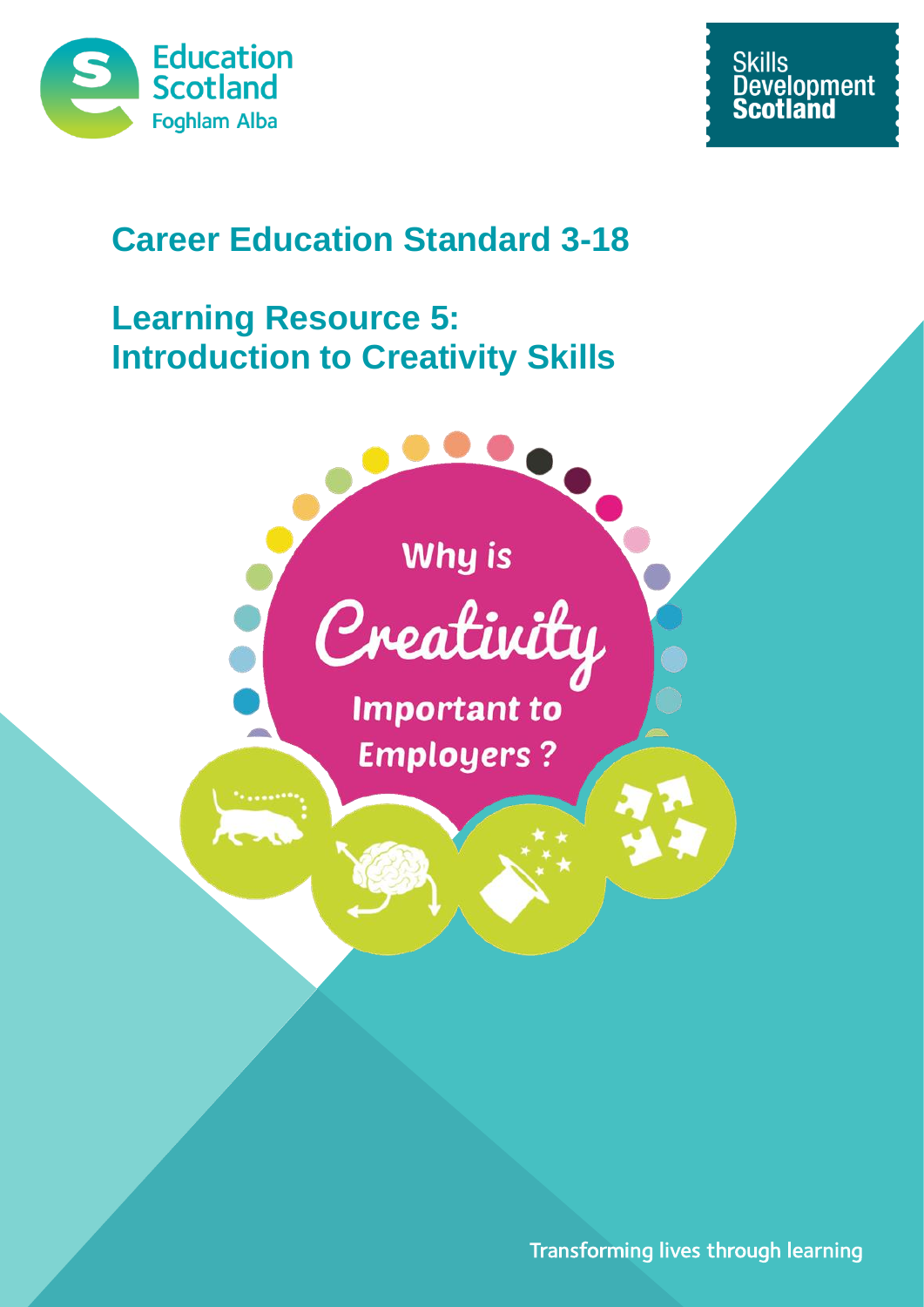# **Contents**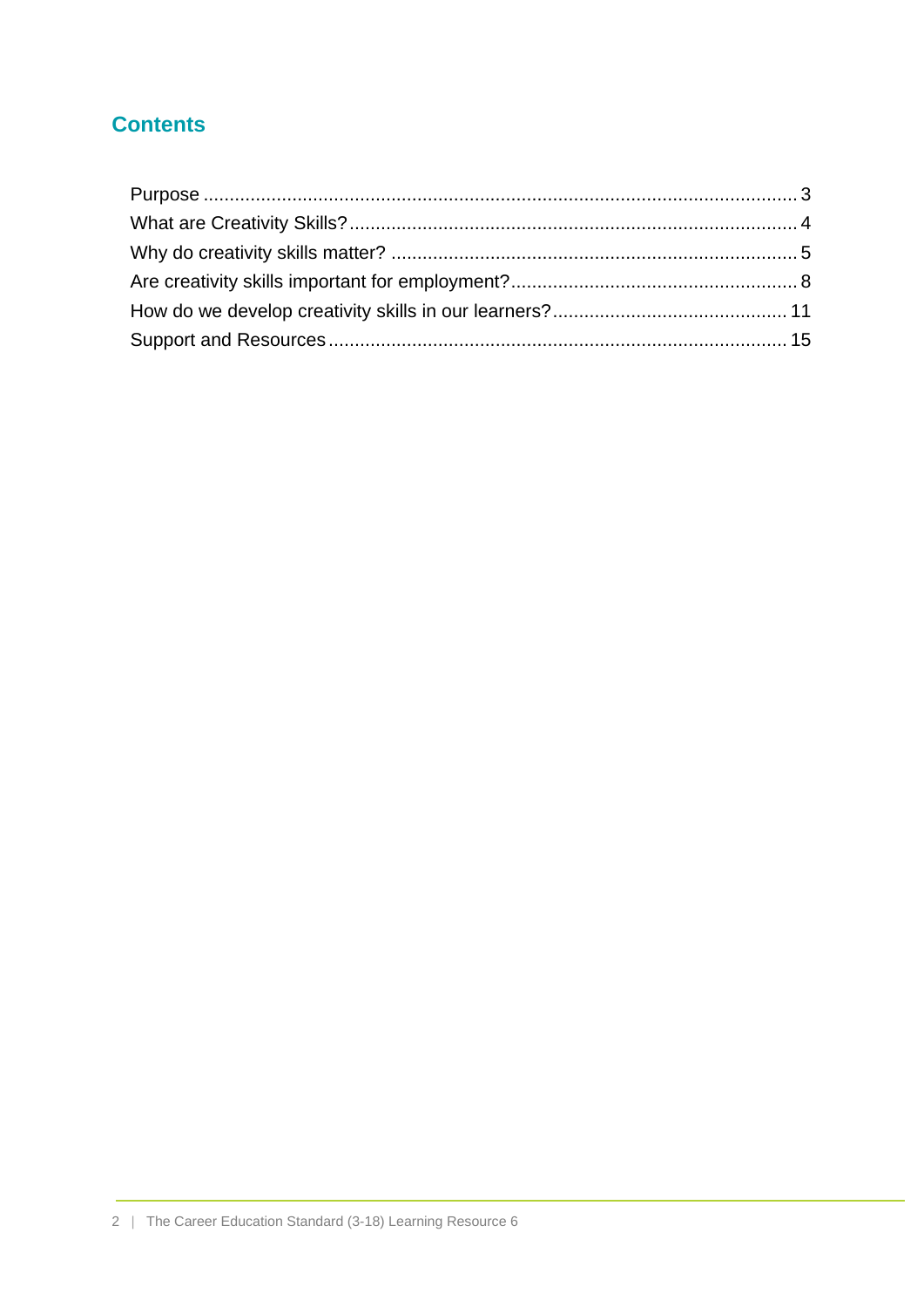# <span id="page-2-0"></span>**Purpose**

This is one of a suite of learning resources which provides support to develop practice related to the [Career Education Standard \(CES\).T](https://www.education.gov.scot/what-we-do/Developing%20employability%20and%20skills)his resource*, 'Introduction to Creativity Skills',* will help you to develop a shared language and understanding of creativity as a higher order thinking skill, a cross-cutting theme of CfE, and to value its role in the employability of learners.

#### **Learning outcomes**

As a result of engaging with this learning resource you will have:

- an understanding of what creativity skills are and why they are important
- the opportunity to reflect on your current practice
- knowledge about where to access support and information
- an understanding of the connections between career education and creativity skills

#### **Who is this learning for?**

This resource has been developed to contribute to professional learning for practitioners at all levels. This incorporates those working with children and young people in the any context and in any sector.

**The learning resource relates directly to the following expectations<sup>1</sup> :**

Teachers/Practitioners will:

- engage children and young people in meaningful discussion about their skills development and assist them in profiling to support their career journeys;
- encourage diverse thinking in children and young people to consider a broader view of subject choices, career options and job opportunities;
- facilitate young people's learning and their ability to engage with a rapidly developing landscape of work/career and learning opportunities;
- make use of relevant digital and online resources.

<sup>1</sup> <sup>1</sup> **[The Career Education Standard \(3-18\)](https://www.education.gov.scot/what-we-do/Developing%20employability%20and%20skills)** , page 10

<sup>3 |</sup> The Career Education Standard (3-18) Learning Resource 6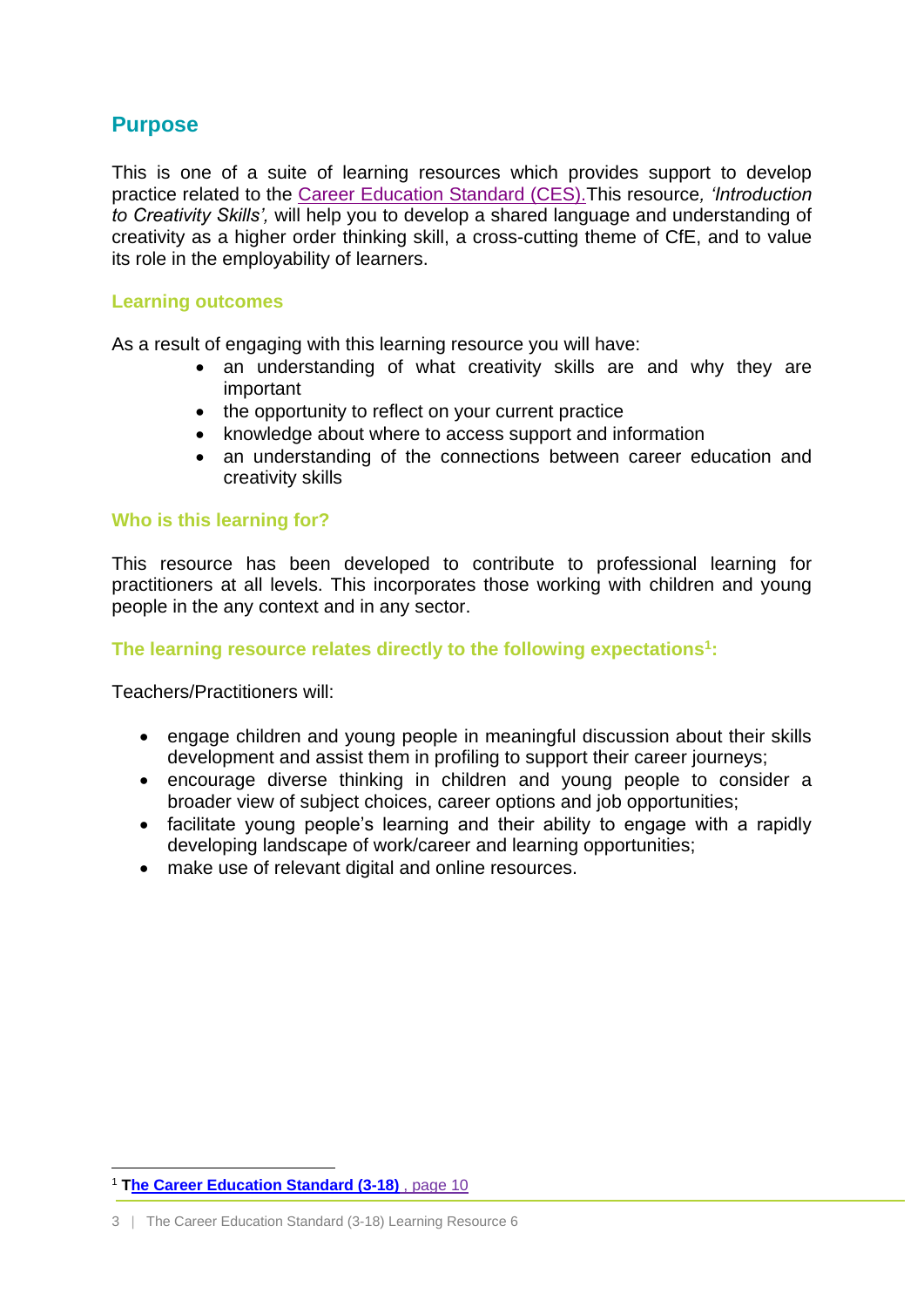# <span id="page-3-0"></span>**What are Creativity Skills?**

As skills for life, learning and work, and a higher order thinking skill, creativity skills are a responsibility of all. However without a clear understanding of what creativity skills are it can be difficult to recognise them and develop them.

Sometimes people assume creativity is only about the expressive arts and whilst the permission to be creative has always sat well within these subjects, creativity skills can be developed across all subjects and sectors and at any stage, and all educators are responsible for developing these skills in their learners, whether it be in the sciences or mathematics, outdoor learning or in the classroom.

Research also tells us that different subjects define creativity very differently, and that men and women typically hold different definitions to each other. Here in Scotland we have a working definition of creativity skills that allows us to identify and apply creativity skills within almost any context. This shared language allows all practitioners to identify where they are already developing creativity skills and where opportunities might exist.

Scotland's national *Creative Learning Plan*<sup>2</sup> defines creativity across all learning as:

*"The capacity to generate ideas; things that have value to the individual. Looking at things with a fresh eye: examining problems with an open mind: making connections: learning from mistakes and using the imagination to explore new possibilities."*

The *Creativity Across Learning: 3-18 Curriculum Impact Report* identified four core creativity skills, which taken together can define the creative process:

- **Curiosity**
- **Open-Mindedness**
- **Imagination**
- **Problem Solving**

Educators working in any subject and sector can easily relate the development of creativity skills to their work using this shared language. It also allows you to explore the strengths and weaknesses in a learner's creativity skills, and how your work might engage and develop each skill.



Read the What are Creativity Skills? infographic:<http://bit.ly/whatarecreativityskills>

<sup>1</sup> <sup>2</sup> Scotland's Creative Learning Plan is endorsed by Scottish Government and delivered by Education Scotland, Creative Scotland, GTCS, SQA, Skills Development Scotland, College Development Network and ADES.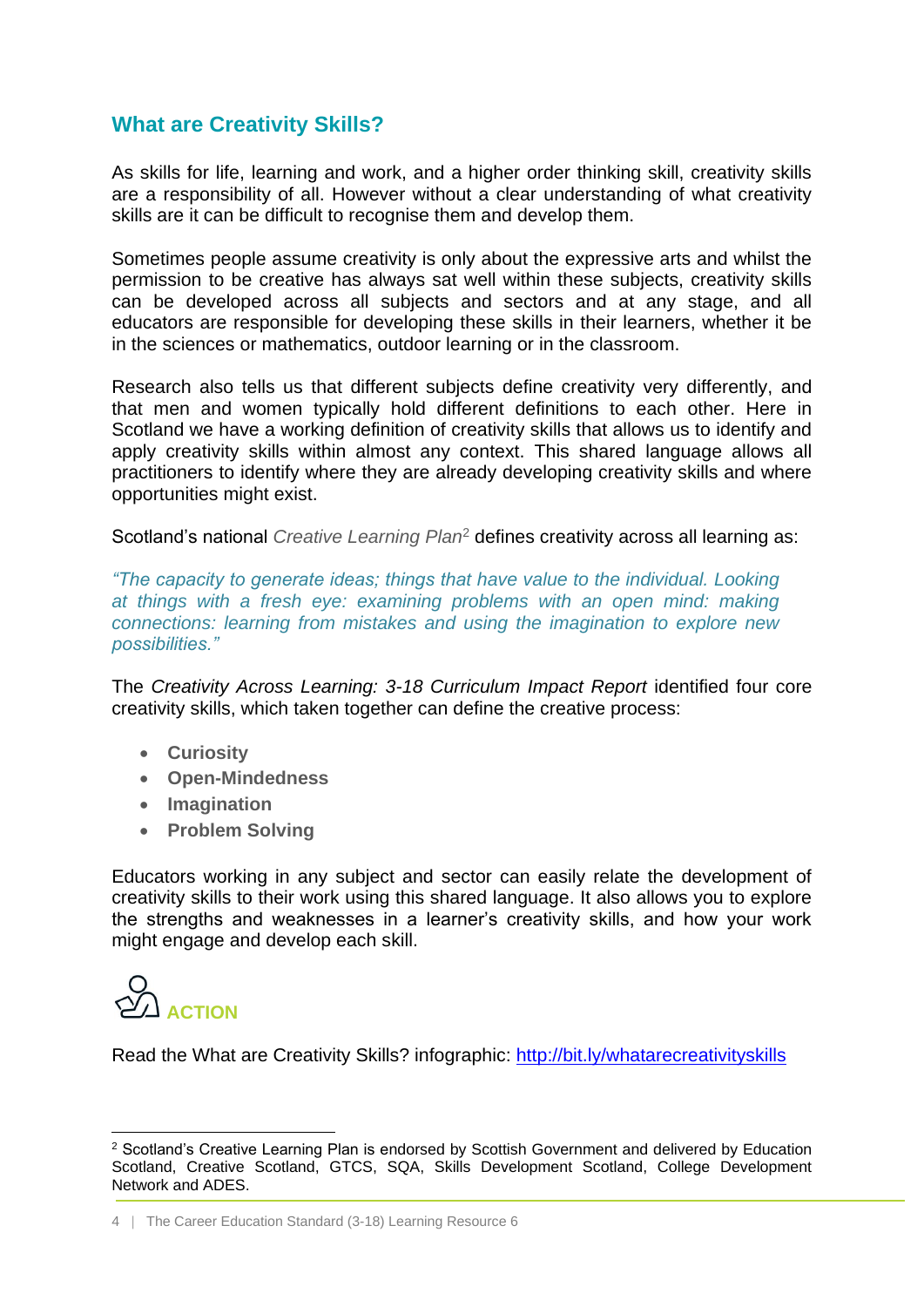

Reflect on your own creativity skills using the *Creativity Skills Spidergram:* <http://bit.ly/creativityspidergram>

Consider your strengths against the five statements around the spidergram, and make a mark against them, 5 being strong and 1 being weak. Next connect the dots to create a shape that will offer a visual way of sensing the balance and strength of your creativity skills.

<span id="page-4-0"></span>

**Being inquisitive** 

Researching

anomalies

Asking effective questions

Noticing patterns and

#### **Open-mindedness**

- Being open to new ideas
- Able to think about different people's points of view
- Being flexible, adaptable and coping well with uncertainty
- Able to see a range of possible outcomes

### **Imagination**

- **Having ideas** 
	- Exploring, combining and refining multiple options
	- Inventing

# **Applying Creativity**

- Able to apply a creative process to other situations
- Being motivated and ambitious for change
- Being confident in your own views
- Working well with others

| CREATIVE<br>LEARNING | $\ddotsc$<br>$\bullet\bullet\bullet$<br> |
|----------------------|------------------------------------------|
| NETWORKS:            |                                          |

# **Problem-solving**

5

 $\overline{a}$ 

 $\overline{\mathbf{3}}$ 

 $\overline{2}$ 

- Able to identify problems
- Developing, refining and presenting solutions
- Demonstrating initiative, discipline, persistence and resilience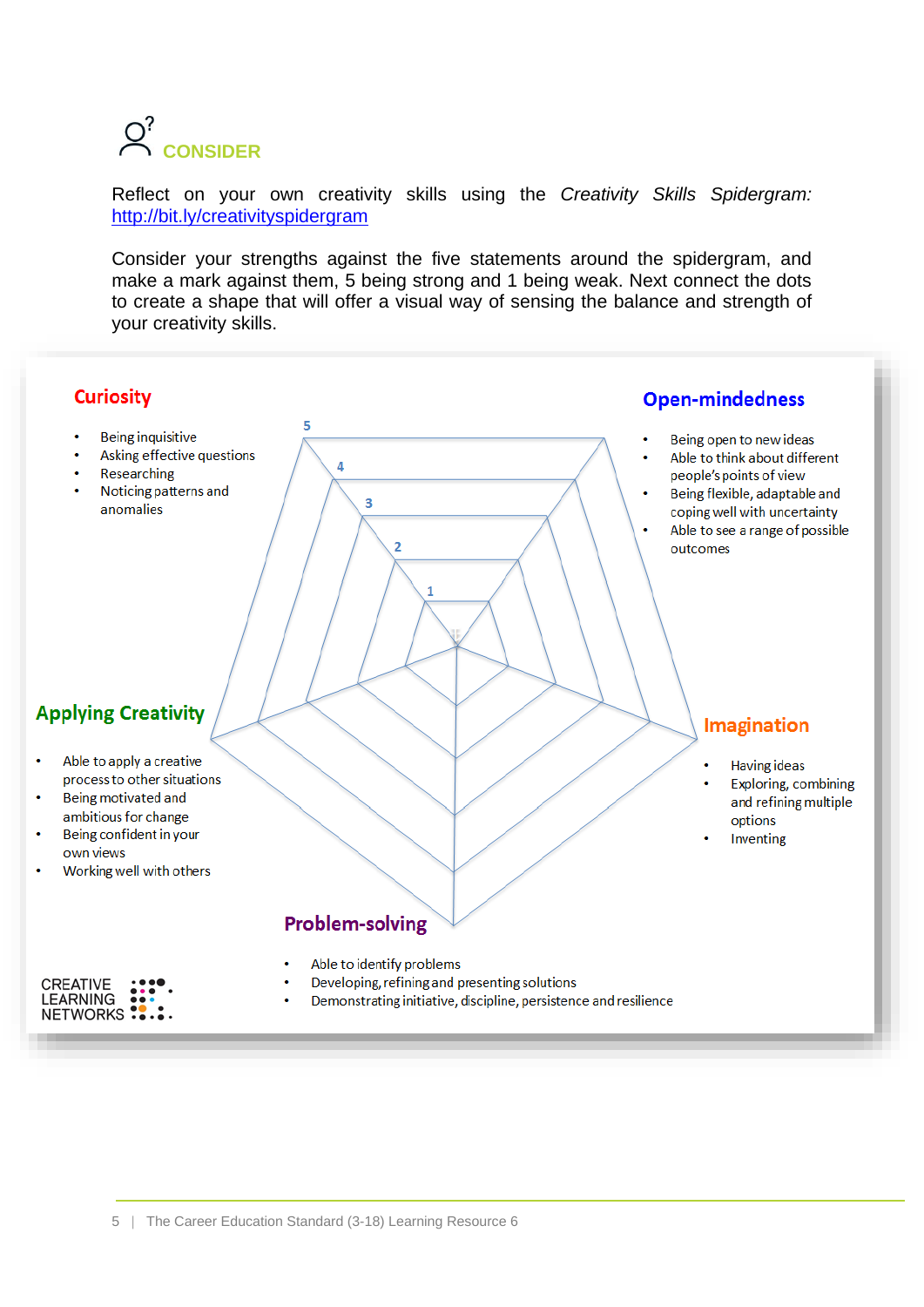## **Why do creativity skills matter?**

The *Creativity Across Learning: 3-18 Curriculum Impact Report* [\(http://bit.ly/creativityimpact\)](http://bit.ly/creativityimpact) outlines why creativity skills are important skills for learning, life and work:

*"Creativity skills help children and young people not just to understand their world, but be sufficiently equipped to influence its shape and to exercise control over their interactions with it. In a climate of continuous uncertainty, change and challenge, this should enable young people to:*

- *interpret, anticipate and respond to developments and trends in, for example, technology, the economy, politics and social interaction;*
- *be adaptable and inventive in changing circumstances in, for example, the workplace or through enterprise activities;*
- *challenge the status quo constructively, and generate ideas for improving it;*
- *have a sense of control over their lives; and*
- *make a positive contribution to society."*

The Level 5 illustration of Quality Indicator 3.3 in *How Good is Our School?* (Edition  $4)^3$ , explains that when creativity is embedded across the learning, children and young people become actively involved in the process of learning and teaching and are able to benefit from as well as offer new perspectives in the classroom:

*"Learners are confident and ambitious with high levels of self-esteem. They are motivated to explore and challenge assumptions. Children and young people take ownership of their own learning and thinking. They are imaginative, open-minded, confident risk-takers, and appreciate issues from different perspectives. They can ask questions, make connections across disciplines, envisage what might be possible and not possible, explore ideas, identify problems and seek and justify solutions."*

Creative thinking skills are also highlighted across all levels of *Curriculum for Excellence Benchmarks* and in many subject areas including Sciences ("Provides creative solutions to scientific issues and problems."), English and Literacy ("writing imaginatively and creatively"), Expressive Arts ("I can use my skills and creativity to generate original ideas"), Health and Wellbeing – Food and Health ("I am developing dexterity, creativity and confidence when preparing and cooking food"), Health and Wellbeing – Physical Education ("apply movement skills and strategies, creatively "), and Technologies ("using problem-solving strategies and showing creativity in a design challenge").

1

<sup>&</sup>lt;sup>3</sup> [How Good is Our School? 4,](https://education.gov.scot/improvement/Documents/Frameworks_SelfEvaluation/FRWK2_NIHeditHGIOS/FRWK2_HGIOS4.pdf) page 52

<sup>6 |</sup> The Career Education Standard (3-18) Learning Resource 6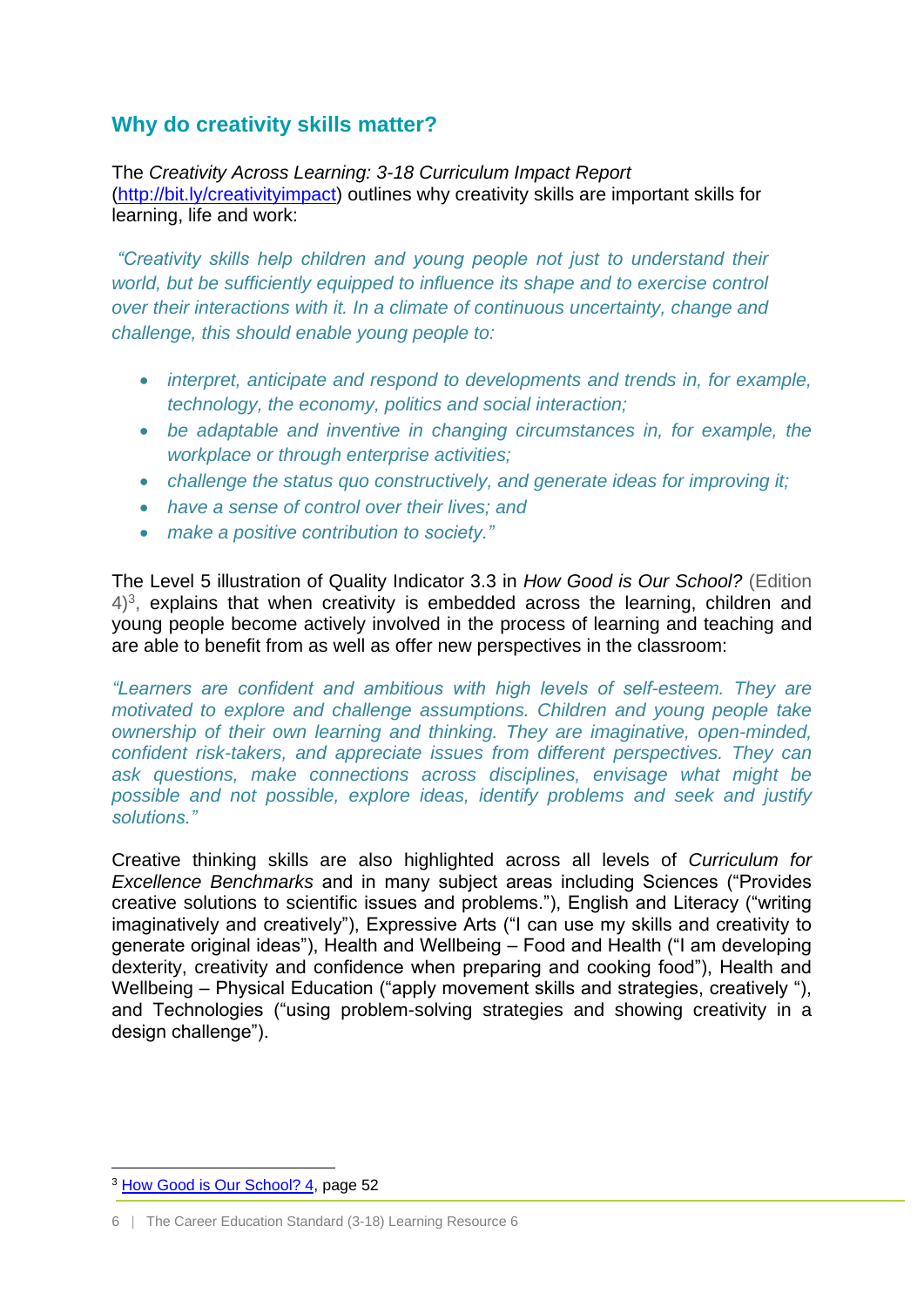

Explore the Creativity – *The Big Picture* infographic:<http://bit.ly/creativitybigpicture>

 $Q^?$  **CONSIDER** 

Reflect on the following questions:

Can you identify an example of creative **teaching** in your context?

Can you identify an example of creative **learning** in your context?

Reflect upon Quality Indicator 3.3 from *HGIOS 4* (above). Take each element of the quote above and consider how strongly the learning in your own context delivers against them: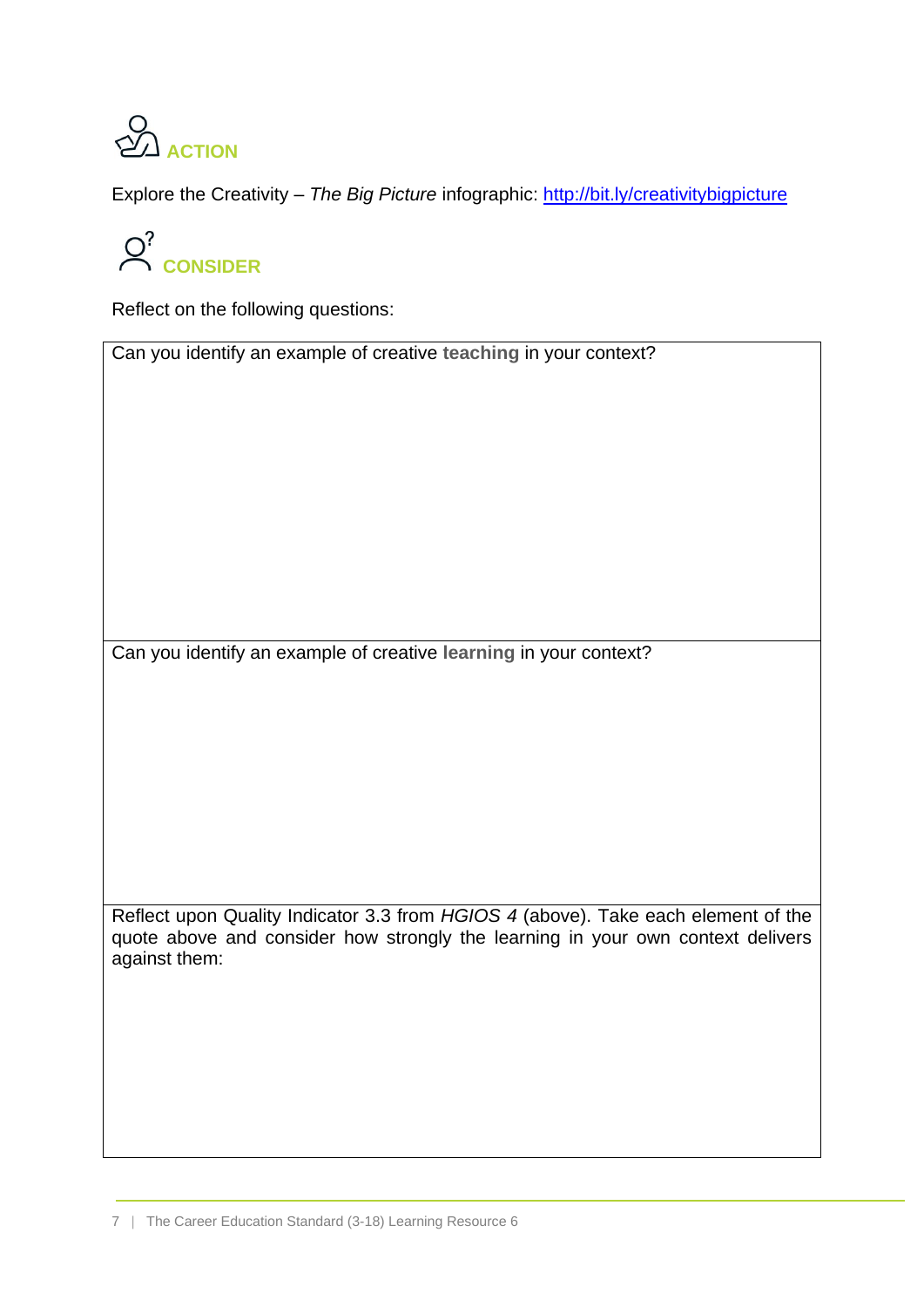### <span id="page-7-0"></span>**Are creativity skills important for employment?**

As the strongest growth sector in Scotland, the UK and around the world, the creative industries have never been a more viable career option and creativity skills are central to this sector, whether it be games design, architecture, textile design, museums, advertising or the media.

*"Employment in the UK creative industries is growing at four times the rate of the UK workforce as whole, according to latest official statistics".*

Department for Digital, Culture, Media and Sport (DCMS)

*The number of jobs in the UK's creative industries rose by 5 per cent in 2016, compared to the 1.2 per cent increase in the wider UK workforce. Almost 2m people are now employed in the UK's creative organisations."*

thecreativeindustries.co.uk

*"…the sector is returning to pre-recession levels, with sub-sectors continuing to strengthen and re-establish, indicating the resilience and ambition of the sector." Skills Investment Plan for Scotland's Creative Industries Sector,* Skills Development **Scotland** 

However the creative industries are not the only place where creativity skills are essential. All industries rely upon the creativity of their employees to create new products and services, problem solve ever-changing challenges, and innovate for the future.

*"Our research shows that in an outperforming organisation, creativity is integral to success."*

#### Investors in People

*"Creativity skills are not just needed in the creative industries, the engineering industry needs creative problem solvers, the tourism industry needs imaginative marketing and services."*

#### thecreativeindustries.co.uk

Creativity is predicted to be the fastest rising skillset across all industries in the next decade with 58% of employers expect creativity skills to grow in importance in the next three years (*Skills of the Future Report*). Employers see attitudes and aptitudes as being three times as important as academic results (*The Right Combination*, CBI), and globally, creativity is recognised as a core skillset by everyone including the United Nations.

Even when creativity skills are poorly understood, employers say they are looking for confident, resilient, entrepreneurial, self-starters, with flexibility and adaptability, who can ask good questions and take the initiative – everything that the Creativity Across Learning: 3-18 Curriculum Impact Report highlights as core components of creativity skills.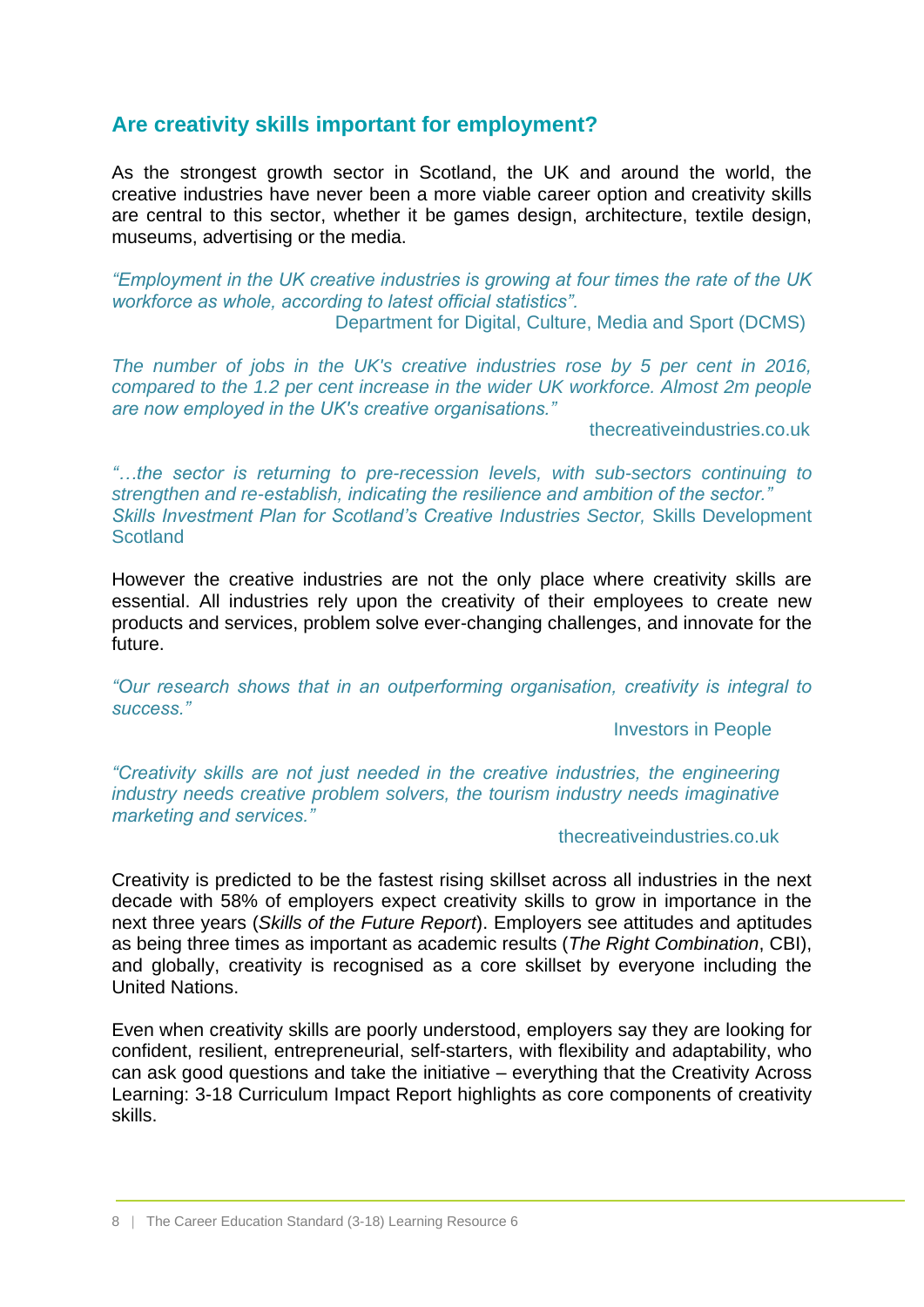#### *"New attitudes and behaviours will be needed by individuals and businesses founded on flexibility, resilience, collaboration, entrepreneurism and creativity." The Future of Work: Jobs and Skills in 2030* (UKCES)

Jobs that involve creativity skills are also more future-proof. They are more difficult to replace by robotics or computers and more and more of the best jobs will be characterised by their need for creativity skills.

#### *"Creative occupations are more future –proof to technologies like machine learning and mobile robotics."*

#### Nesta

Creativity skills can also help learners to think differently about their own career, opening up new possibilities. Curiosity, open-mindedness and imagination will help them to build ambition and discover new pathways that they may not have considered or thought possible. In Scotland this is particularly important as many of our learners leave school with a narrow outlook on possible careers, almost half that of the UK average, especially with regards to higher skilled roles.

| <b>Scotland</b> |  |
|-----------------|--|
|                 |  |
|                 |  |

Source: *City and Guilds Great Expectations Report 2015*

# **ACTION**

Explore the *Why is Creativity Important to Employers*? infographic: <http://bit.ly/creativityemployers>

Explore section 2 of the *Skills Investment Plan for Scotland's Creative Industries sector:* <http://bit.ly/creativesector>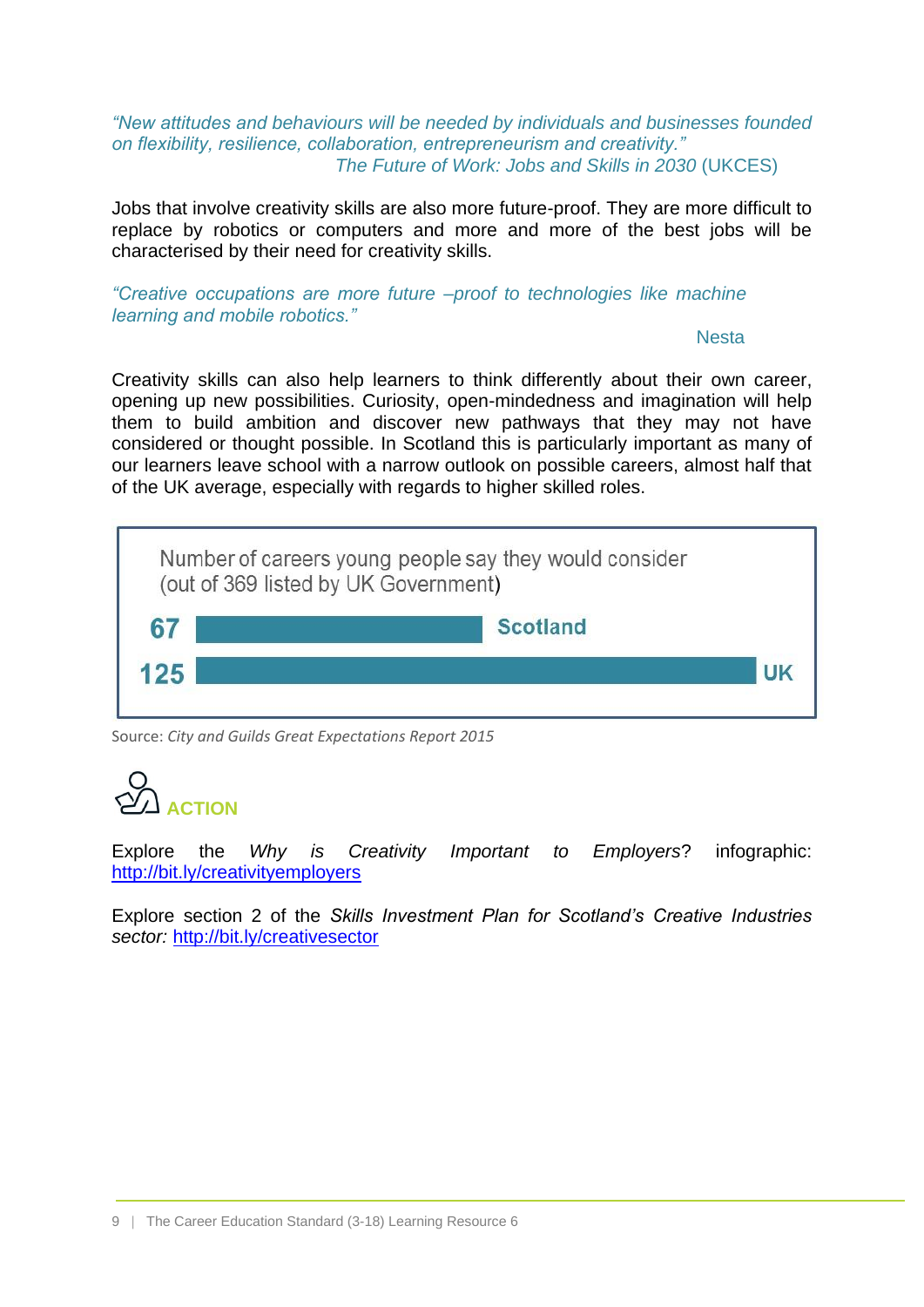

| How could you enhance your partnership working with employers and industry to |  |  |
|-------------------------------------------------------------------------------|--|--|
| develop creativity skills in your area of work?                               |  |  |

How could you help learners to think differently about their own career by helping them to discover new pathways, higher skilled options, and build ambition?

How could you encourage and support the development of learners' enterprising mindsets and entrepreneurial skills in your area of work?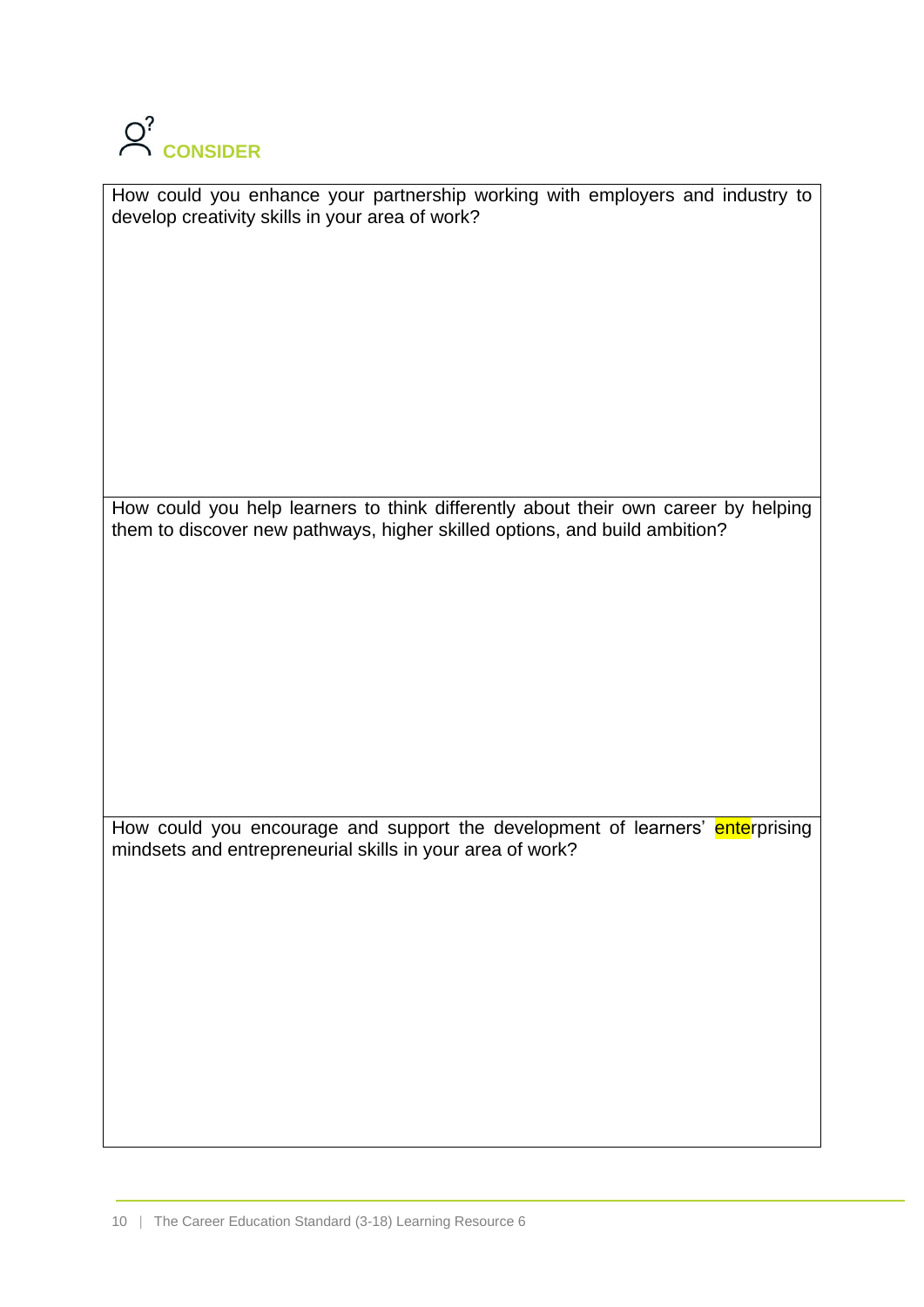### <span id="page-10-0"></span>**How do we develop creativity skills in our learners?**

Humans are born with a strong set of creativity skills, with babies, toddlers and young children demonstrating seemingly boundless capacities for curiosity, openmindedness, imagination and problem solving. However these skills are often ignored or even blocked off. We can replace curiosity with familiarity; openmindedness with fixed understandings of the world; imagination with tried and tested thinking; and even learn helplessness and apathy instead of being active problem solvers.

The research shows that the first steps to strengthening creativity skills are to understand them, to recognise them, and to celebrate them. Simply by recognising the creativity skills in ourselves, helps us to focus on them and empowers us to use them more often, in more places, and in more ways.

Creativity skills can then be practised, developed, and strengthened.

There are a range of tools that you can use to help learners to identify their own creativity skills including the *Creativity Skills Spidergram* (see page 5) and the *Everything Is Creative* poster maker (see below) which challenges the user to put into words how they or the subject they are studying demonstrate the four creativity skills. You may wish to share your own *Creativity Skills Spidergram* with your learners as a personal example, outlining areas for development.



Take a look at the Pinterest Board that showcases visuals others have made using the Everything is Creative poster maker:<http://bit.ly/creativitypinterest>

# Q<sup>2</sup> CONSIDER

Reflect on how creativity skills feature in your own subject or context by creating your own poster using the Everything is Creative poster maker: <http://bit.ly/creativityinfomaker>



Share your finished poster on social media with the hashtag **#creativelearning** and by emailing it to [creativityportal@educationscotland.gsi.gov.uk](mailto:creativityportal@educationscotland.gsi.gov.uk)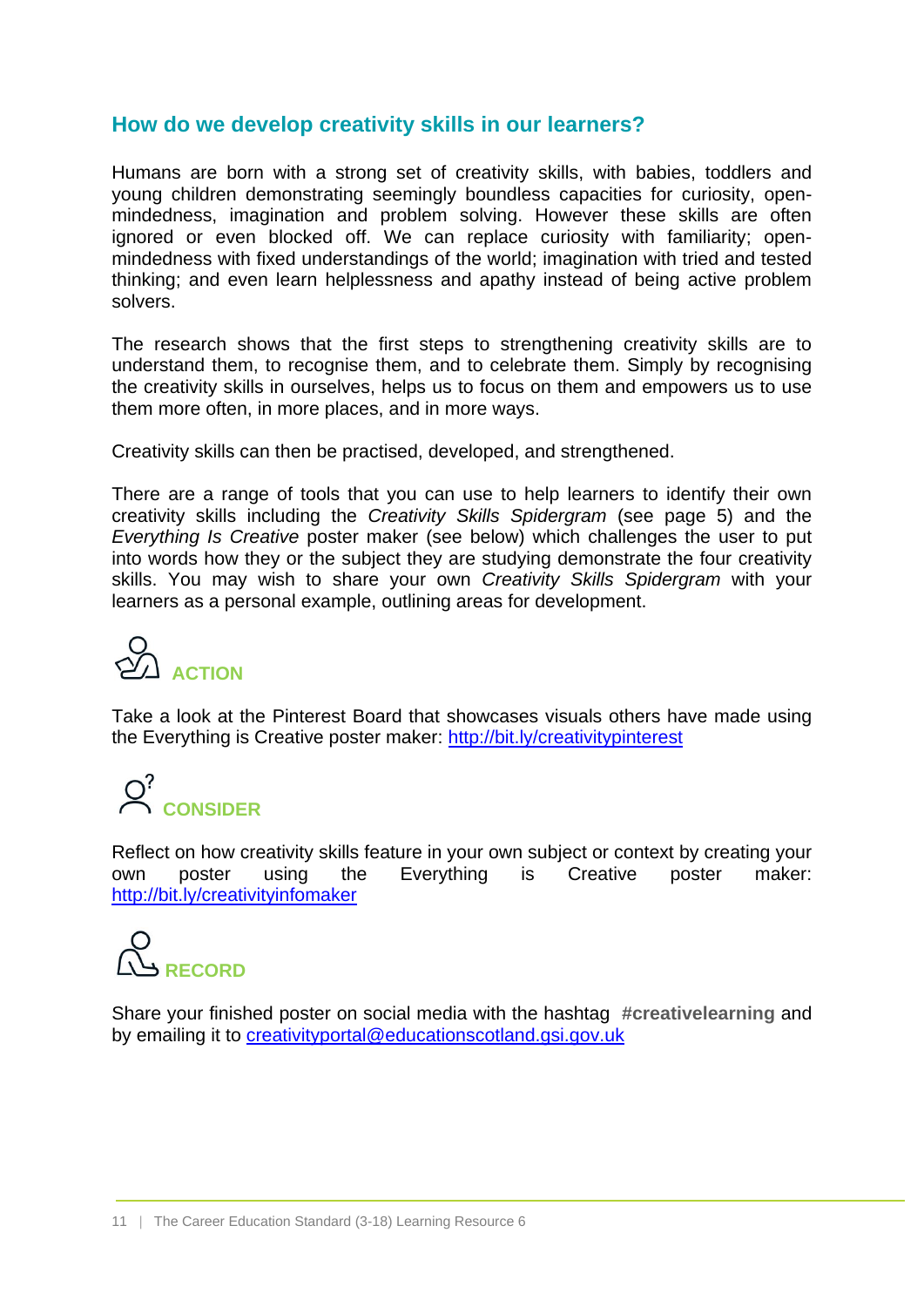# **Higher Order Thinking Skills**

All subjects and learning environments will involve some focus on technical skills and factual knowledge. These things are hugely valuable, but may not challenge learners to use their creativity skills or follow a creative process. Creative learning challenges us to raise the bar by supporting learners to use all of their higher order thinking skills together in a highly engaging way.



Any experience that challenges learners to design, invent, explore, synthesise, experiment and lead can develop creativity skills.



- How often do I challenge learners to use all of their higher order thinking skills and engage in creative learning?
- Which areas of my own context naturally engage learners in creative learning, and can I develop these elements further?

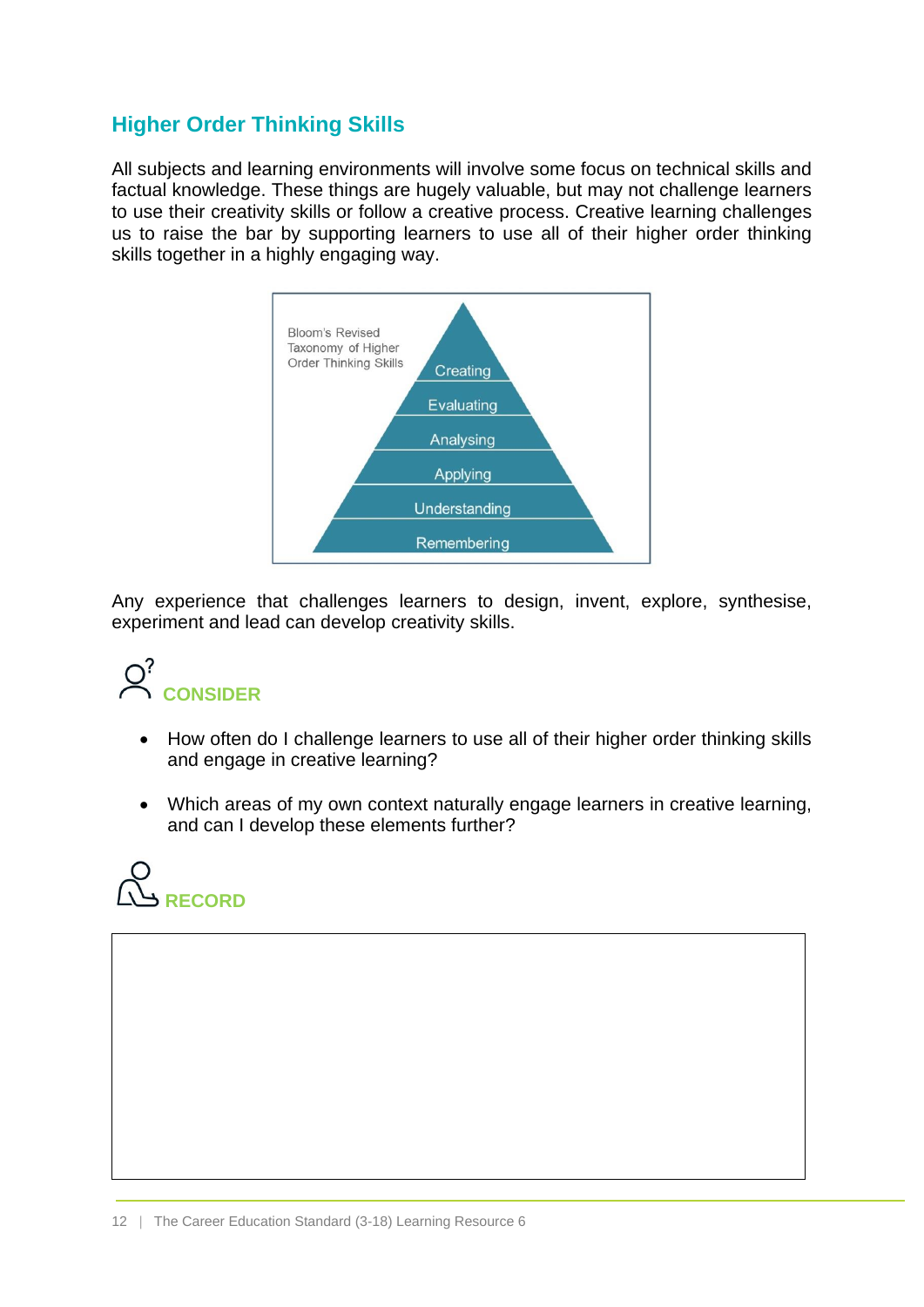

It's also possible to take an individual learning experience and use creative learning to enrich it and make it more challenging.

- To what extent do I encourage curiosity, offering space and safety for questions and encouraging learners to go follow their interests?
- Am I encouraging open-mindedness by challenging expectations, dispelling preconceptions, and offering multiple perspectives.
- Am I engaging my learners' imaginations, asking What If…? questions and encouraging invention?
- Am I developing problem solving skills by setting complex and open-ended challenges?



**Learning experience** – a topic, lesson plan, project or activity.

| How do I support<br>curiosity?         |  |
|----------------------------------------|--|
|                                        |  |
| How do I develop open-<br>mindedness?  |  |
|                                        |  |
| How do I develop                       |  |
| imagination?                           |  |
|                                        |  |
|                                        |  |
| How do I encourage<br>problem solving? |  |
|                                        |  |
|                                        |  |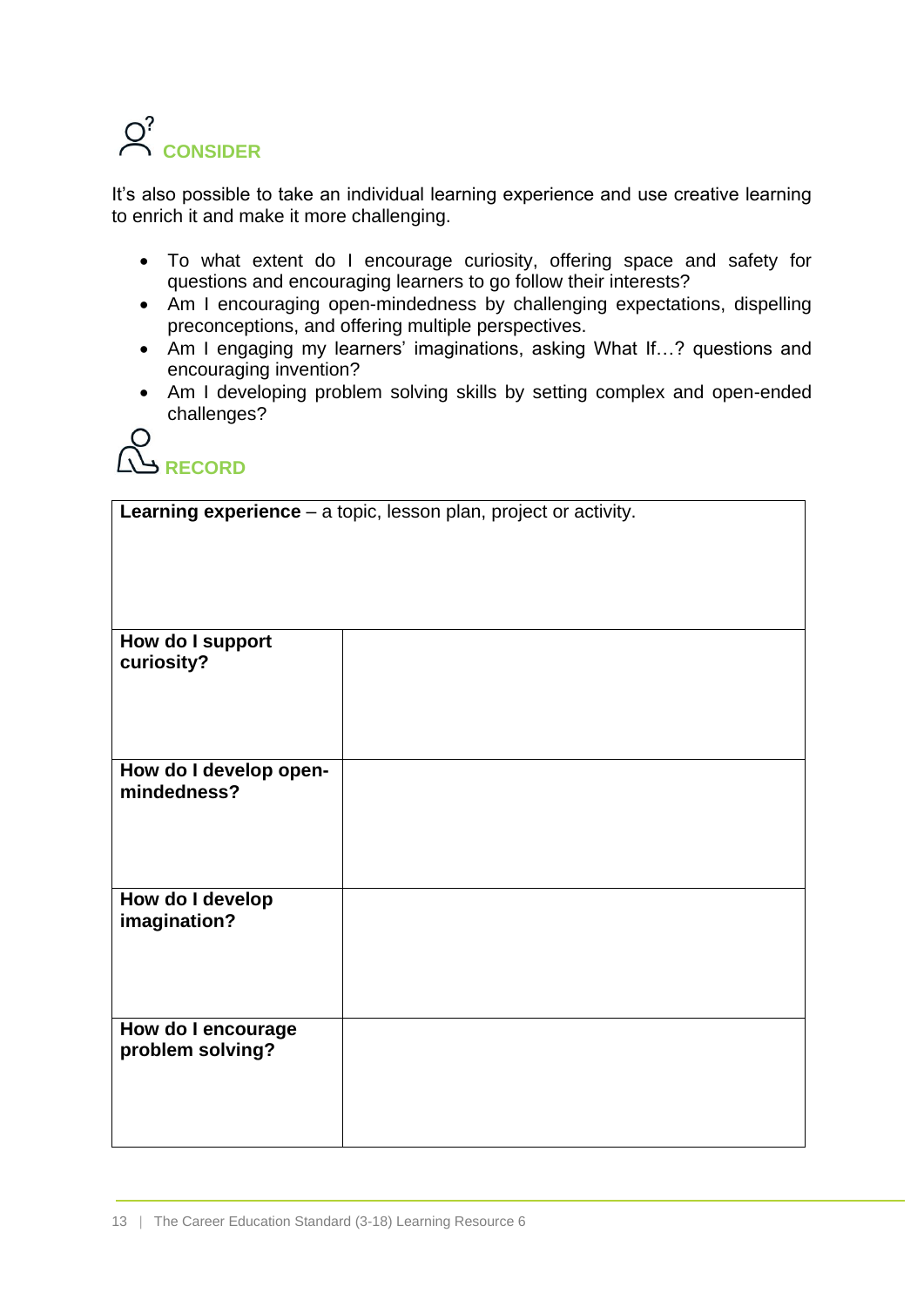You can also work with other subjects in an interdisciplinary way to challenge learners' imaginations, open-mindedness and other creativity skills. The intersections of different subjects can be rich areas for creative learning and thinking and the expressive arts can be a natural interdisciplinary partner for any subject.

# Q<sup>2</sup> CONSIDER

How might interdisciplinary learning (that crosses different subjects) and partnership working between sectors, challenge my learners to use and develop their creativity skills?



| Your subject or<br>sector                                                                                                                   |  |  |
|---------------------------------------------------------------------------------------------------------------------------------------------|--|--|
| Choose three other<br>subjects or sectors<br>(for example<br>primary, secondary,<br>CLD, ELCC,<br>colleges) - try to<br>challenge yourself! |  |  |
| What creative<br>learning<br>opportunities might<br>this suggest?                                                                           |  |  |

Creativity skills are already being delivered through your subject, but the opportunities may be far greater than you might have imagined.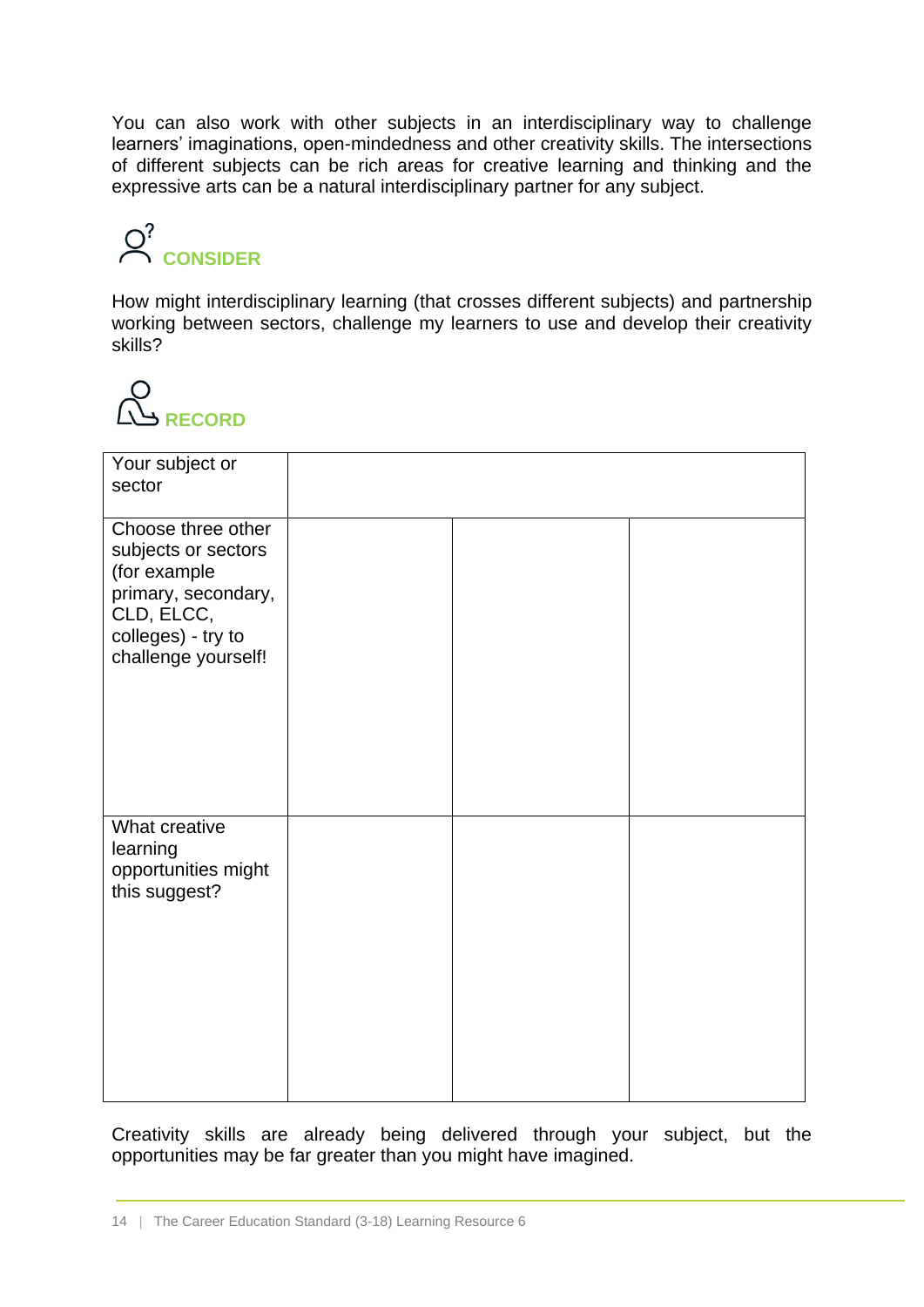# <span id="page-14-0"></span>**Support and Resources**

#### **Planning and Evaluating**

 Explore the *Planning for and Evaluating Creativity* resource - a set of tools to help educators and learners plan for creativity, identify creativity skills and reflect on their learning:<http://bit.ly/planfor-evalcreativity>

#### **Learning Activities**

- Use the *Creativity Toybox* activities in the classroom, hall or any setting 21 short videos and related activities that can be used to develop creative thinking skills in the classroom or community setting:<http://bit.ly/toyboxfilms>
- Subscribe to the Creativity Portal News Feeds by email, Facebook, Twitter or Linkedin: <http://creativityportal.org.uk/newsfeeds> to receive the latest opportunities for creative learning from quality assured creative partners.

#### **Professional Learning**

- Contact your local **Creative Learning Network** or find your local Creative Learning link person:<http://bit.ly/creativitycontacts>
- Find all of Education Scotland's resources, tools, posters and infographics on the **National Improvement Hub**:<http://bit.ly/NIHcreativity>
- Explore the **Creativity Portal** for more on creative teaching, creative learning and creative change: [www.creativityportal.org.uk](http://www.creativityportal.org.uk/)

#### **Engaging with Parents and Carers**

 Share and explore the National Parent Forum of Scotland's *Creativity in a Nutshell Guide*:<http://www.npfs.org.uk/creativity-in-a-nutshell/>